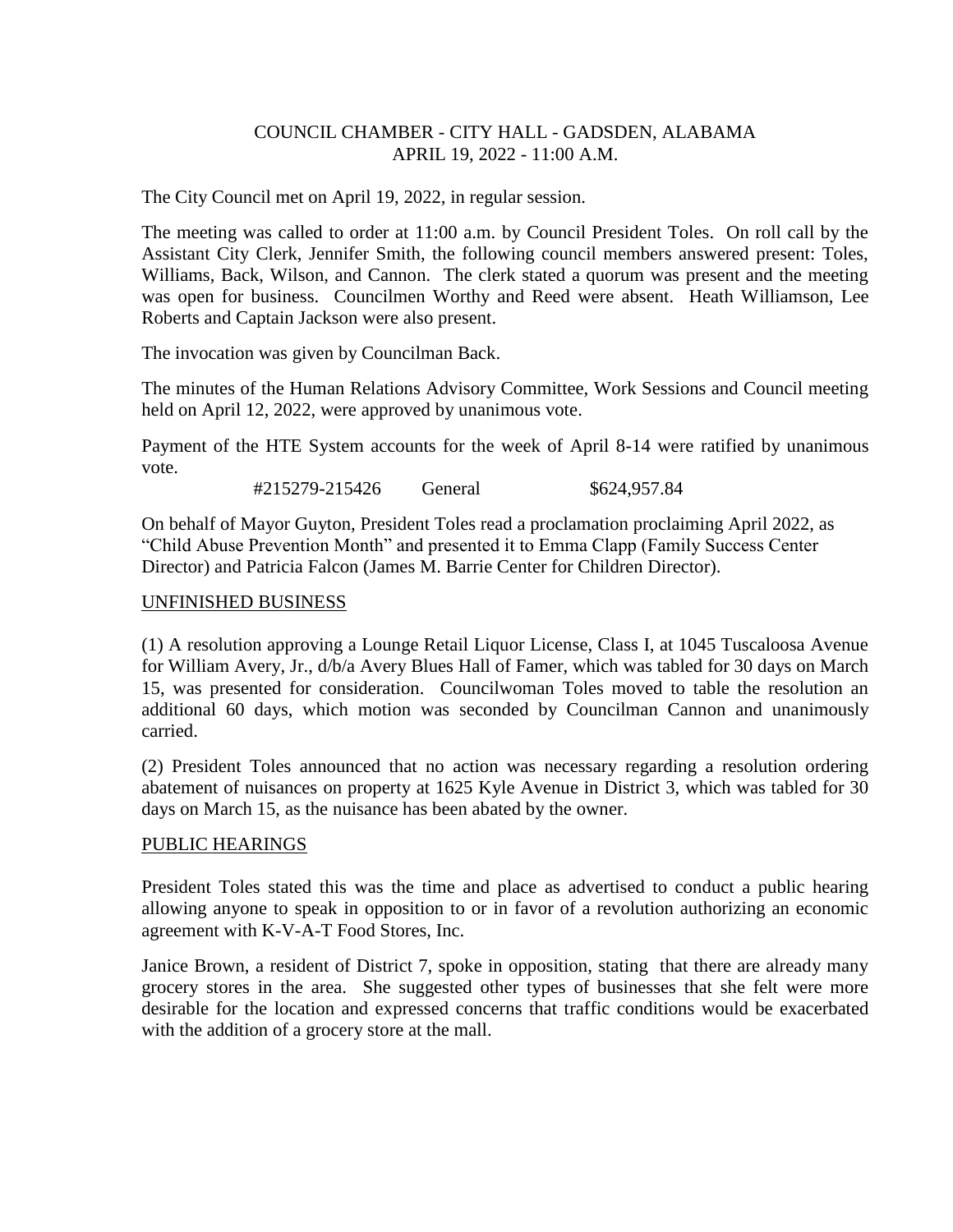Blake Sitz, General Supervisor of Johnson Giant Foods, also spoke in opposition. He shared information regarding their two grocery stores located in the city, including the number of persons employed, tax dollars paid, and support of local schools and charities. He stated that local grocery stores are not afraid of competition, but a full-service grocery store would pull business from local florists and pharmacies. Mr. Sitz questioned why tax abatements are given to new developments and not offered to existing businesses. Councilman Wilson shared that as a local business owner, he is sensitive to the impact on local businesses. He explained the Gadsden Mall is a private entity and the city was not involved in recruiting businesses to the location.

Stephen Spangler, Vice-President of Real Estate & Site Development at K-V-A-T Food Stores, stated that the company projects cannibalization of business from competitors located outside the city. He said the project involves a \$14 million dollar investment and the tax abatement is necessary to make the project financially feasible. He also shared examples of how K-V-A-T supports the local communities of their stores.

James Dolan, Manager of the Gadsden Mall, spoke about how the retail environment has changed and that mall developers are working hard to get space filled. He said he feels the addition of a grocery store would benefit the mall and could bring more tenants. In response to Councilman Back, Mr. Dolan said he doesn't feel the fuel depot included in the project would be a detriment.

Jamey Flegal, Noon Real Estate, said his company was responsible for bringing Food City to Albertville. He stated that cannibalization of business from existing local stores was also a concern there, but sales in other local stores have actually increased. In regard to the potential of driving customer traffic to the mall, Mr. Flegal shared that tracking data showed the Albertville location had 1.27 million visits in nine months.

The following resolution was introduced in writing for consideration:

# RESOLUTION NO. R-122-22

## AUTHORIZING ECONOMIC DEVELOPMENT AGREEMENT WITH K-V-A-T FOOD STORES, INC.

(Authorizing Agreement - K-V-A-T Food Stores, Inc.- To construct Food City grocery store at the Gadsden Mall, 951 Rainbow Drive - Providing for rebate of 2% of the City's 5% sales tax revenue - Period of 15 years from store's opening date or until \$6,738,160.00 has been paid to developer, whichever occurs first - Note: Location is former Sears store)

Councilman Back moved to adopt the resolution as introduced, which motion was seconded by Councilman Williams and adopted by the following vote: AYES: Toles, Williams, Back, Cannon NAYS: Wilson

### RESOLUTIONS PRESENTED FOR CONSIDERATION

(1) The following resolution was introduced in writing for consideration: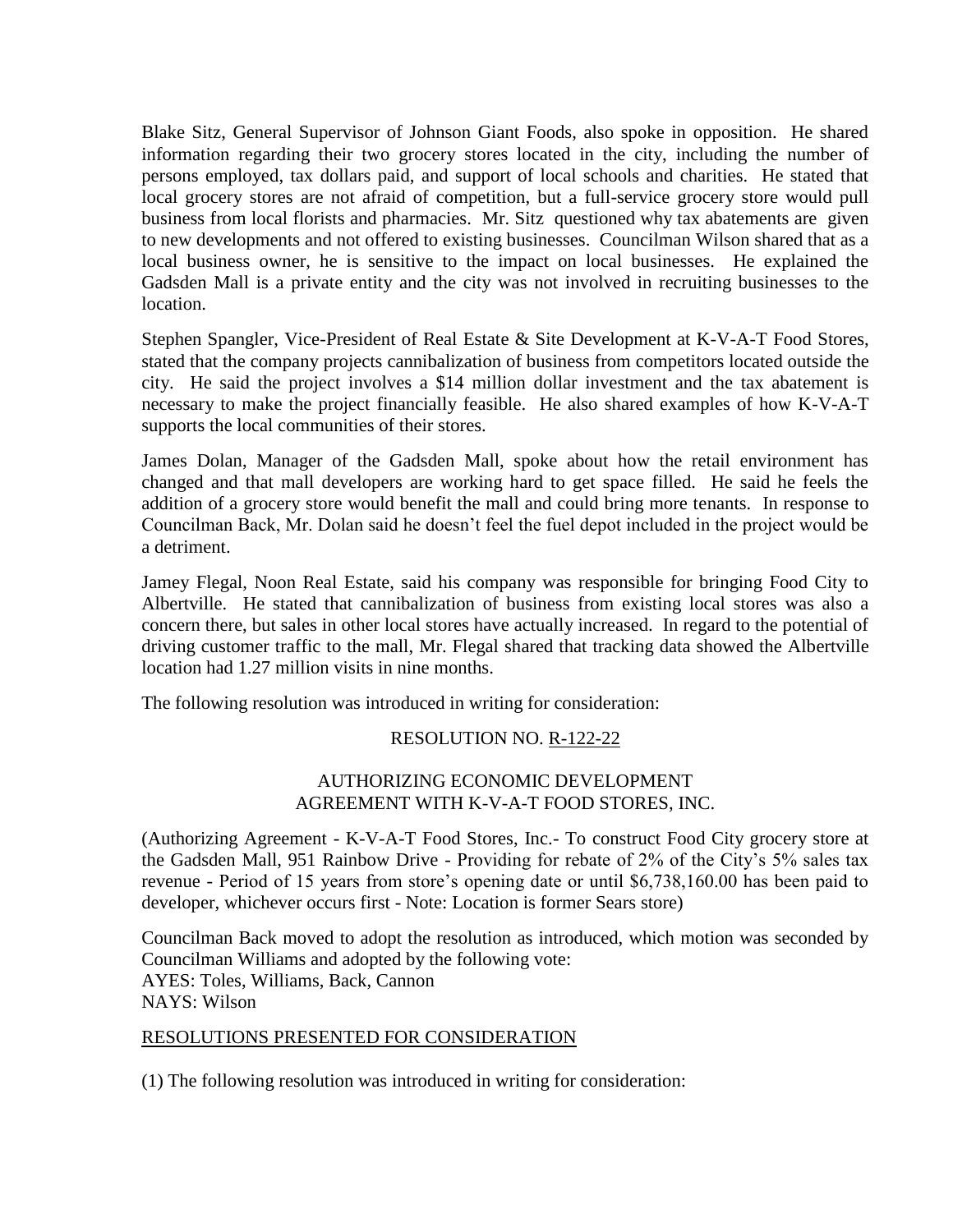# RESOLUTION NO. R-123-22

#### ONE-YEAR MORATORIUM ON CERTAIN NEW BUSINESS LICENSES

(Establishing moratorium on issuing business licenses for certain businesses, including payday loan, car title loan and check cashing - For one year, from effective date of resolution - City will research, study and develop an appropriate zoning and commercial development plan, with assistance from Planning Commission and Commercial Development Authority - Note: Prior moratoriums were established but had expired)

Councilman Williams moved to adopt the resolution as introduced, which motion was seconded by Councilman Back and unanimously adopted.

(2) The following resolution was introduced in writing for consideration:

#### RESOLUTION NO. R-124-22

#### AUTHORIZING AGREEMENT WITH GADSDEN RUNNERS CLUB

(Authorizing Agreement - Gadsden Runners Club - \$2,500.00 - For 2022 Season Club Title Sponsorship)

Councilman Wilson moved to adopt the resolution as introduced, which motion was seconded by Councilman Cannon and unanimously adopted.

(3) The following resolution was introduced in writing for consideration:

### RESOLUTION NO. R-125-22

#### AUTHORIZING MEMORANDUM OF UNDERSTANDING REGARDING MOTOROLA SYSTEM

(Authorizing Memorandum of Understanding - Gadsden Etowah Emergency Management Agency and Etowah County Emergency Communications District - Regarding cooperation in Motorola system update - \$327,822.00, with City's portion of \$92,366.25 to be budgeted in FY2023)

Councilman Williams moved to adopt the resolution as introduced, which motion was seconded by Councilman Back and unanimously adopted.

(4) The following resolution was introduced in writing for consideration:

### RESOLUTION NO. R-126-22

#### AUTHORIZING MEMORANDUM OF UNDERSTANDING REGARDING CONSTRUCTION OF WAREHOUSE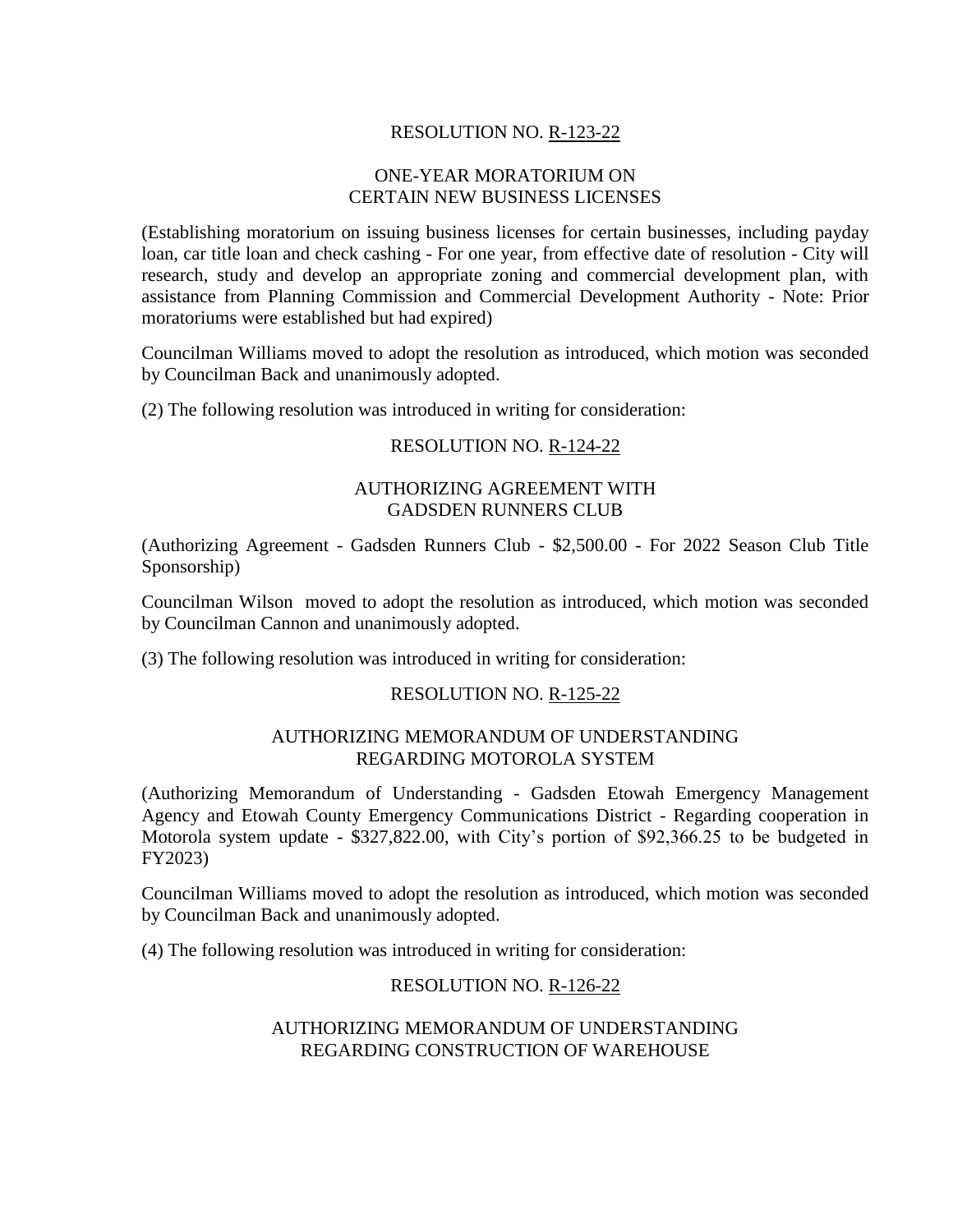(Authorizing Memorandum of Understanding - Gadsden Etowah Emergency Management Agency and Etowah County Emergency Communications District - Regarding construction of EMA warehouse at 4610 Airport Road - \$98,562.00 to be paid to Ashley Cement Finishers and Trent Thrasher, contractors)

Councilman Cannon moved to adopt the resolution as introduced, which motion was seconded by Councilman Wilson and unanimously adopted.

(5) The following resolution was introduced in writing for consideration:

### RESOLUTION NO. R-127-22

## AUTHORIZING AGREEMENT WITH ALABAMA LINE LOCATION CENTER, INC.

(Authorizing Agreement - Alabama Line Location Center, Inc. d/b/a Alabama 811 - To receive notifications of all utility line location requests within city limits - City will pay monthly associate membership fee per rate schedule)

Councilman Cannon moved to adopt the resolution as introduced, which motion was seconded by Councilman Back and unanimously adopted.

(6) The following resolution was introduced in writing for consideration:

### RESOLUTION NO. R-128-22

### AUTHORIZING AGREEMENT WITH S&ME, INC.

(Authorizing Agreement - S&ME, Inc. - \$8,800.00 - To complete Environmental Assessment for Noccalula Falls Gorge Trail Pedestrian Access Improvements - Funded by Alabama Department of Economic and Community Affairs Recreational Trails Grant)

Councilman Williams moved to adopt the resolution as introduced, which motion was seconded by Councilman Cannon and unanimously adopted.

(7) The following resolution was introduced in writing for consideration:

### RESOLUTION NO. R-129-22

### AUTHORIZING AMENDMENT NUMBER 1 TO AGREEMENT WITH S&ME, INC.

(Amending Agreement - S&ME, Inc. - Regarding complete drainage study along Greenwood Avenue/Arrowhead Drive/Paden Road area - To include additional State and Federal contract clauses - Note: No additional funds are required)

Councilman Wilson moved to adopt the resolution as introduced, which motion was seconded by Councilman Williams and unanimously adopted.

(8) The following resolution was introduced in writing for consideration: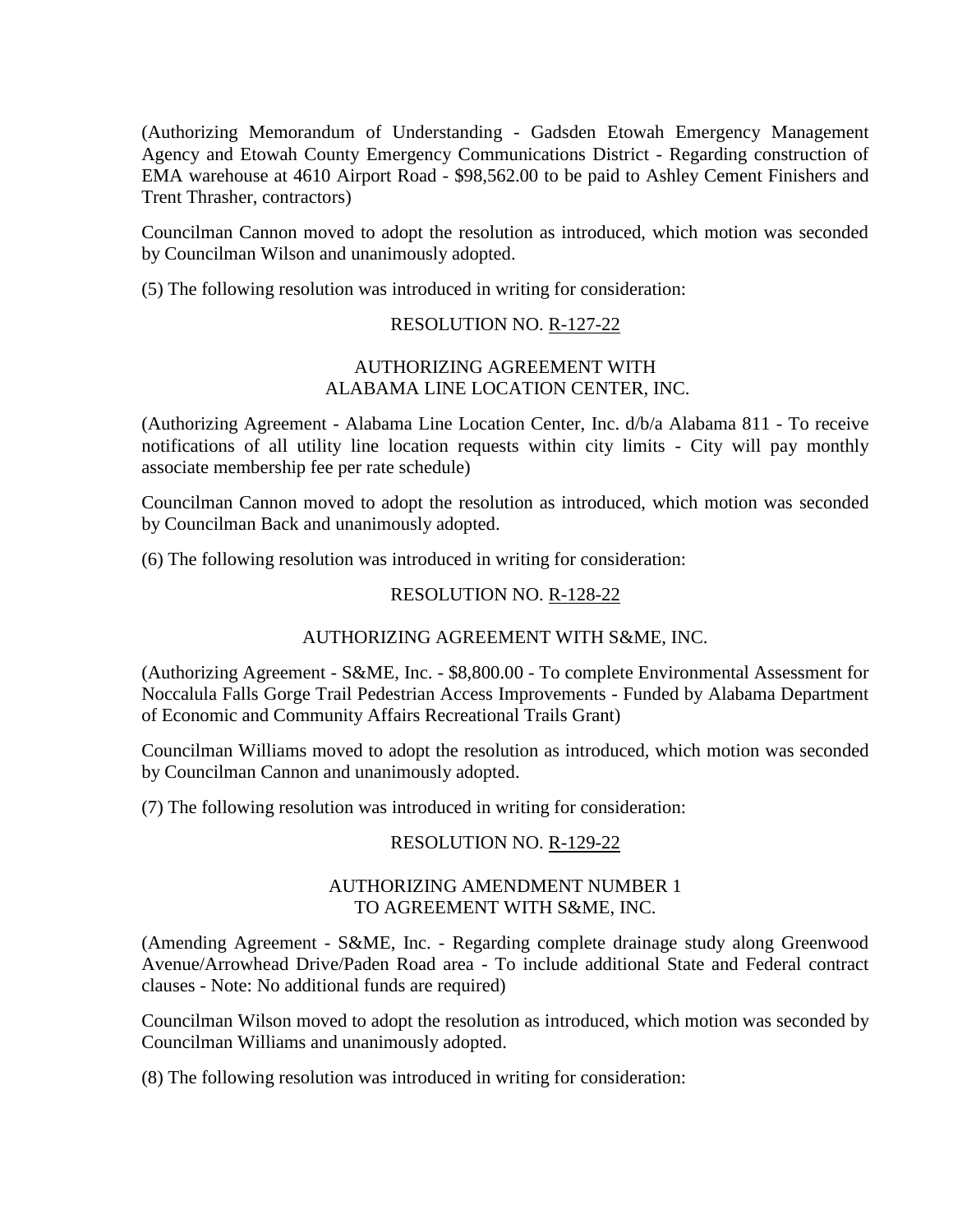## RESOLUTION NO. R-130-22

### AUTHORIZING AMENDMENT NUMBER 1 TO AGREEMENT WITH S&ME, INC.

(Amending Agreement - S&ME, Inc. - Regarding complete drainage study along the North Gadsden Park/Goldenrod Avenue/Presley Avenue area - To include additional State and Federal contract clauses - Note: No additional funds are required)

Councilman Wilson moved to adopt the resolution as introduced, which motion was seconded by Councilman Williams and unanimously adopted.

(9) The following resolution was introduced in writing for consideration:

#### RESOLUTION NO. R-131-22

## AUTHORIZING AMENDMENT NUMBER 1 TO AGREEMENT WITH JBW&T, INC.

(Amending Agreement - JBW&T, Inc.. - Regarding complete drainage study along  $9<sup>th</sup>$  Street North/Lay Street area - To include additional State and Federal contract clauses - Note: No additional funds are required)

Councilman Wilson moved to adopt the resolution as introduced, which motion was seconded by Councilman Williams and unanimously adopted.

(10) The following resolution was introduced in writing for consideration:

### RESOLUTION NO. R-132-22

#### AUTHORIZING AMENDMENT NUMBER 1 TO AGREEMENT WITH JBW&T, INC.

(Amending Agreement - JBW&T, Inc.. - Regarding complete drainage study along East Broad Street area from 22<sup>nd</sup> Street to 15<sup>th</sup> Street North - To include additional State and Federal contract clauses - Note: No additional funds are required)

Councilman Wilson moved to adopt the resolution as introduced, which motion was seconded by Councilman Williams and unanimously adopted.

(11) The following resolution was introduced in writing for consideration:

#### RESOLUTION NO. R-133-22

### AUTHORIZING AMENDMENT NUMBER 1 TO AGREEMENT WITH JBW&T, INC.

(Amending Agreement - JBW&T, Inc. - Regarding complete drainage study through the Oak Park area - To include additional State and Federal contract clauses - Note: No additional funds are required)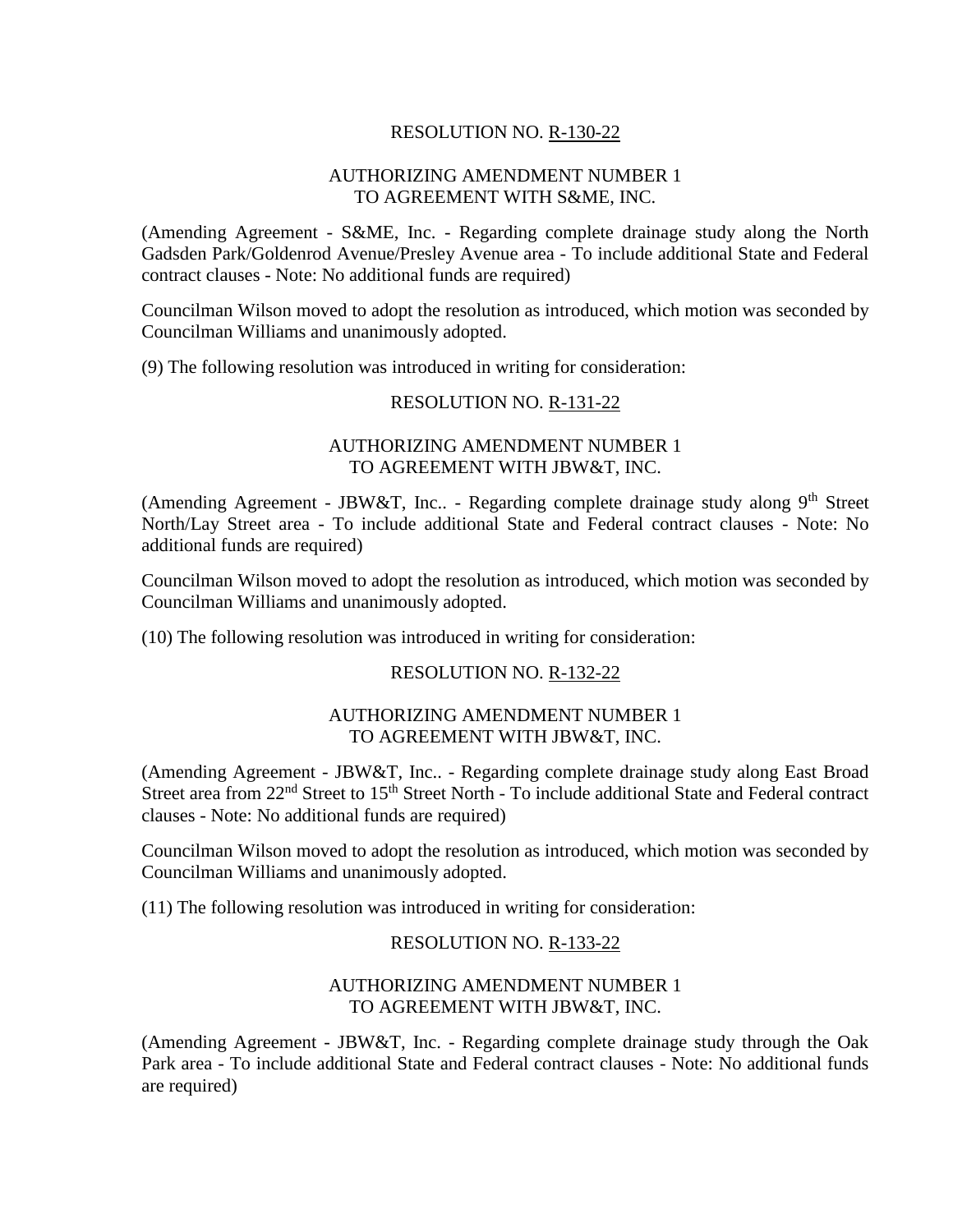Councilman Wilson moved to adopt the resolution as introduced, which motion was seconded by Councilman Williams and unanimously adopted.

(12) The following resolution was introduced in writing for consideration:

## RESOLUTION NO. R-134-22

### AUTHORIZING AMENDMENT NUMBER 1 TO AGREEMENT WITH CDG ENGINEERS AND ASSOCIATES, INC.

(Amending Agreement - CDG Engineers and Associates, Inc.. - Regarding complete drainage study through South Gadsden area/South 11<sup>th</sup> Street to Hickory Street - To include additional State and Federal contract clauses - Note: No additional funds are required)

Councilman Wilson moved to adopt the resolution as introduced, which motion was seconded by Councilman Williams and unanimously adopted.

(13) The following resolution was introduced in writing for consideration:

## RESOLUTION NO. R-135-22

## AUTHORIZING AMENDMENT NUMBER 1 TO AGREEMENT WITH CDG ENGINEERS AND ASSOCIATES, INC.

(Amending Agreement - CDG Engineers and Associates, Inc.. - Regarding complete drainage study along West Meighan Boulevard/North 11th Street/Tuscaloosa Avenue area - To include additional State and Federal contract clauses - Note: No additional funds are required)

Councilman Wilson moved to adopt the resolution as introduced, which motion was seconded by Councilman Williams and unanimously adopted.

(14) The following resolution was introduced in writing for consideration:

### RESOLUTION NO. R-136-22

## AUTHORIZING AMENDMENT NUMBER 1 TO AGREEMENT WITH SAIN ASSOCIATES

(Amending Agreement - Sain Associates - Regarding complete drainage study along portions of South 5<sup>th</sup> Street and South 6<sup>th</sup> Street area - To include additional State and Federal contract clauses - Note: No additional funds are required)

Councilman Wilson moved to adopt the resolution as introduced, which motion was seconded by Councilman Williams and unanimously adopted.